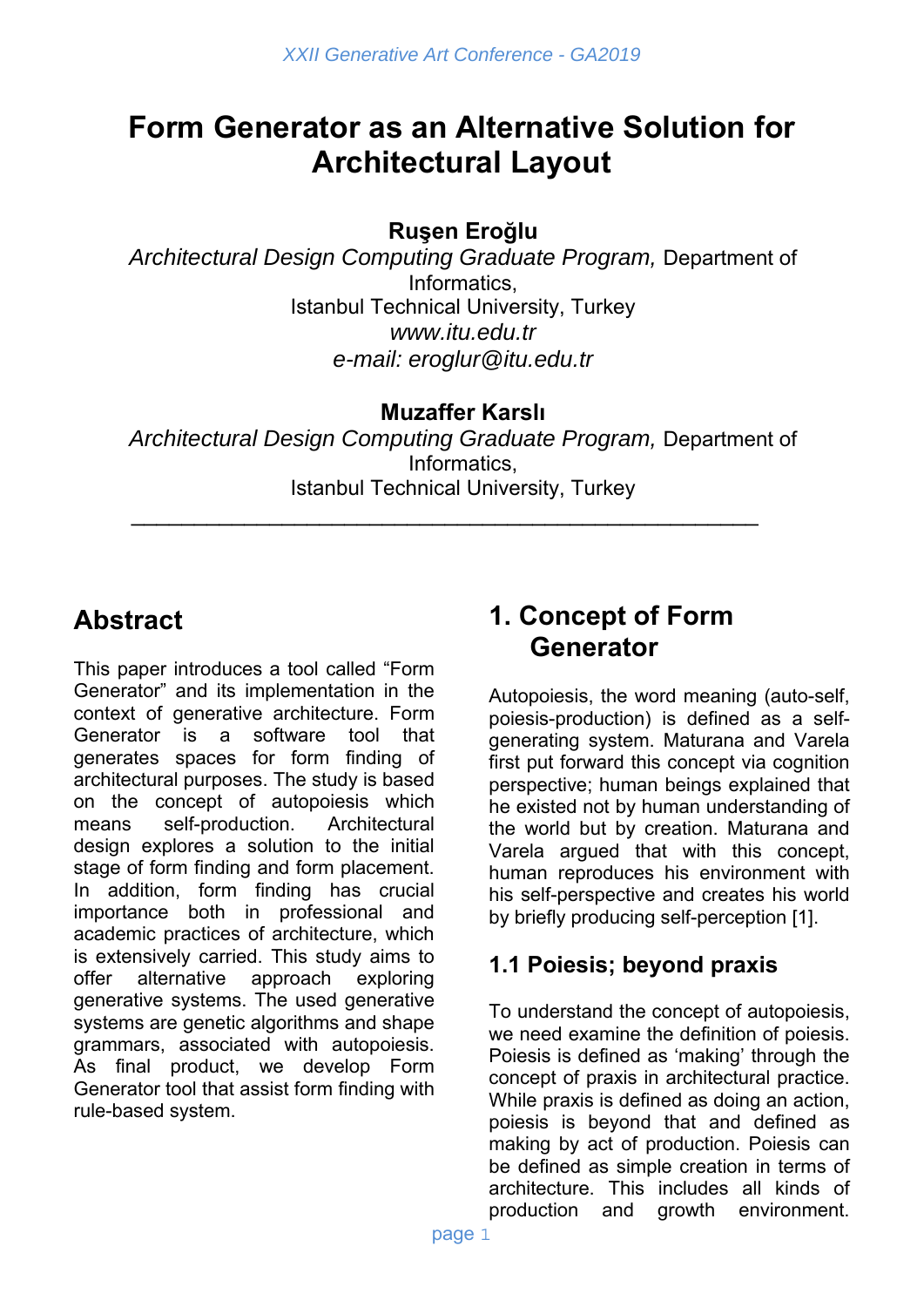Explosion of a flower in the highest sense is exemplified as poiesis [2]. Aristotle emphasis the form-matter relationship in his definition; the poiesis is the material to be included the the form transformed into reality [3]. Maturana and Varela explain that autopoiesis is a cognitive system and describes the cognitive system as living systems, and describe autopoietic systems as an existing structure from the units of cognitive operations. These units provide continuity with interaction and reproduction in a self-directed circular life organization [4].

#### **1.2 Machines and living machines**

The machine is a set of combined structures to transform any kind of energy into another energy, to perform specific task, or to create an effect. It contains many systems as well as visible structures. However, although living systems consist of many structures, the point or regional block structures are difficult to see. Another difference is that machines are produced by people through thoughtful, spoken criteria; living machines do not contain constraints due to their existence. [5].

Diniz and Turner compared poietic machines and autopoietic machines (Table 1) when evaluating their 'living wall' study based on the concept of autopoiesis. As Table 1 exhibits, there are many differences in autopoietic machines such as specificity, modularity, and functioning [6].

| <b>Autopoiesis Formal</b>    |     | Autopoietic machines-                                                                 |     | "The Life of a Wall"-                                          |
|------------------------------|-----|---------------------------------------------------------------------------------------|-----|----------------------------------------------------------------|
| Aspects                      |     | "self-producing machines"                                                             |     | "producing machines"                                           |
| Autonomy                     | Yes | Autonomous, they subordinate all changes<br>to the maintenance of their organization. | Yes | Autonomous as an organization to respond<br>to the "world."    |
| Individuality                | Yes | Individuality, keep their organization<br>invariant                                   | No  | Identity is dependent on the interactions<br>with observer.    |
| <b>Unity /Boundaries</b>     | Yes | Self produced boundary                                                                | No  | Collectively produced (boundaries defined<br>by the observers) |
| Inputs/Outputs               | No  | Do not have inputs/outputs                                                            | Yes | Inputs/outputs                                                 |
| Purposes/Goals               | No  | Purposeless Systems                                                                   | Yes | Goal oriented system                                           |
| Reproduction                 | Yes | Reproduction by copy                                                                  | No  | Reconfiguration, amorphous                                     |
| Evolution                    | Yes | Evolution between systems                                                             | Yes | Evolutionary orientation                                       |
| Positive/Negative Tendencies |     |                                                                                       |     |                                                                |
|                              |     | Predictable                                                                           |     | Unpredictable                                                  |
|                              |     | Homeostatic-all feedback<br>is internal to them                                       |     | Dynamic balance                                                |
|                              |     | Efficient                                                                             |     | Adaptable                                                      |
|                              |     | Rigid                                                                                 |     | Flexible                                                       |
|                              |     | Growth                                                                                |     | Evolutionary                                                   |
|                              |     | Central control                                                                       |     | Central control                                                |
|                              |     | Require constancy                                                                     |     | Open to change                                                 |
|                              |     | <b>External Structural Coupling</b>                                                   |     | Internal/External Structural coupling                          |
|                              |     | <b>Linear Narrative</b>                                                               |     | Non-linear narratives                                          |

#### *Table 1. Comparison of poietic machines and autopoietic machines [6].*

The relations between machines and living systems are also considered in advanced architectural approaches. Recently, the theory of evolution and morphogenesis have provided a long source of inspiration. The simulation of different parametric scenario has adopted widely in computational design instead of genetic code. Hensel, Menges and Weinstock began to investigate this to reveal the differences between selforganization principles, tectonic and thermodynamic systems, even ecosystems and nature and machine production, and the "emerging" properties in life and calculation [7].

## **2. Methods**

## **2.1 Genetic Algorithms**

The genetic algorithm was inspired by Darwinian natural selection in his theory of evolution. Optimization is used in many different disciplines such as machine learning [8]. Genetic Algorithm has been developed for problem solving and optimization where the criteria for solving the problem can be clearly stated.

There are three basic steps in the process of Genetic Algorithm (Figure 1);

*Selection* of components by criteria,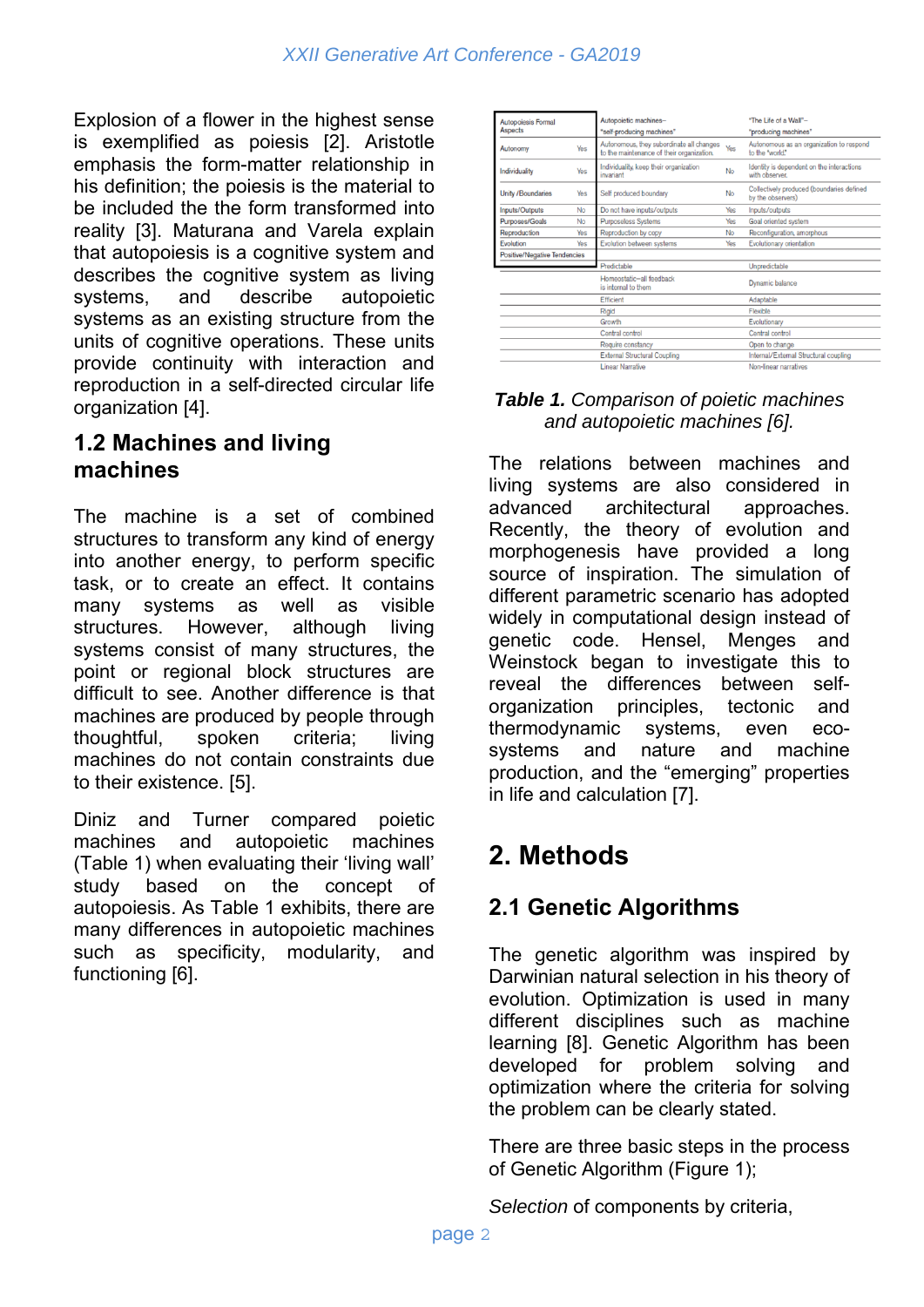*Crossover* to produce new components, *Random* mutation of new components.





Genetic algorithm has been widely used for problem solving in architecture since it is a highly evolutionary and adaptable search procedure that offers various possibilities for architectural evolution and optimization. The design process is described as an undefined problem. Even if the design is coded by designers, this coding will not be sufficient to guarantee an effective and successful design result due to its undefined structure. Genetic Algorithm as an optimization tool can produce a wide variety of possible solutions through crossover and mutation processes. Genetic Algorithm is a selfdeveloped computational method and can find universal solutions [10].

In Jones's GA (Figure 2), he selected lighting, heating and functional criteria [11].



*Figure 2. An example of Nathaniel Louis Jones using Genetic Algorithms [11].*

## **2.2 Shape Grammars**

As an another generative system, Shape Grammar formalism was introduced by George Stiny and James Gips in the early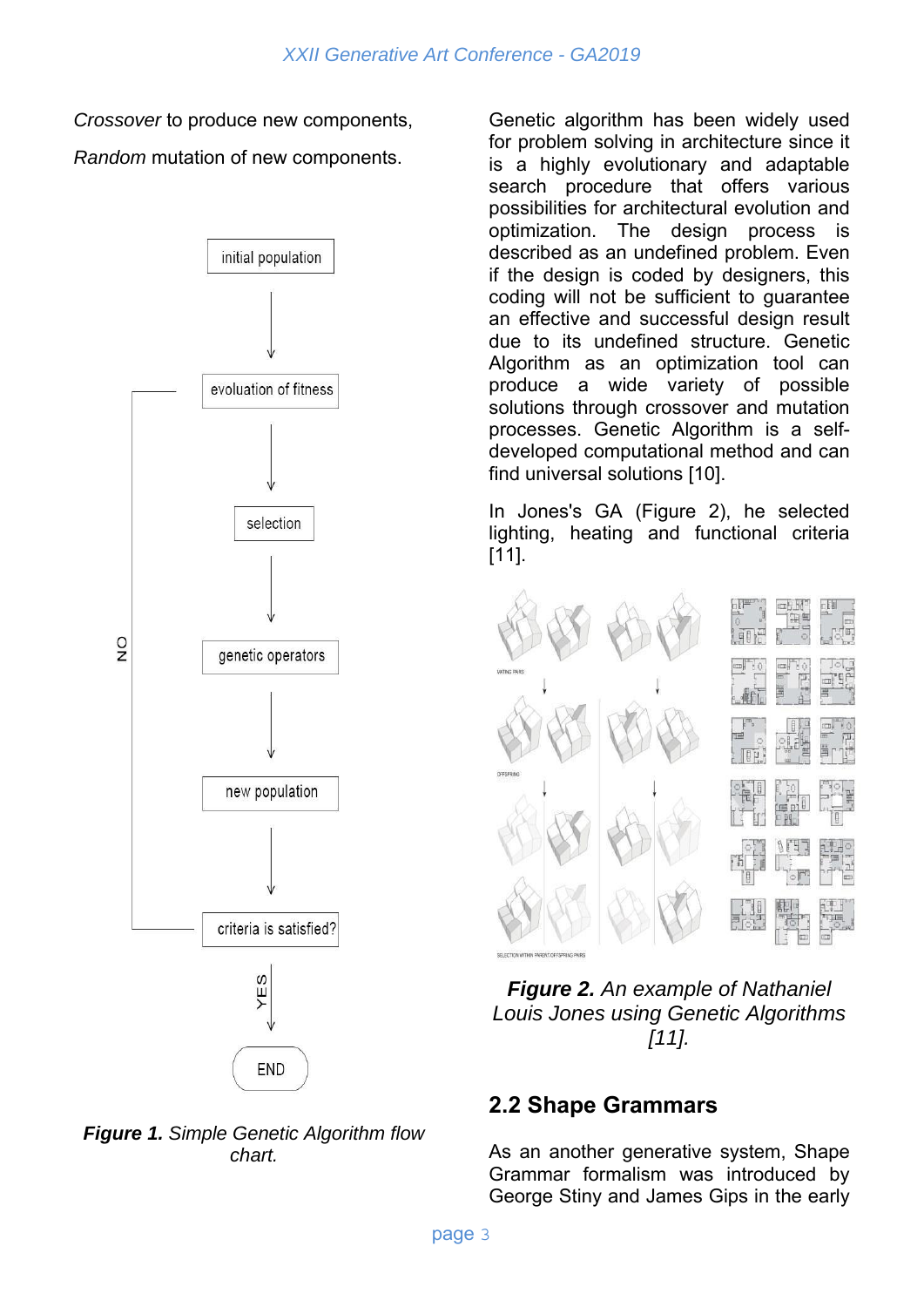70s. The linguistic metaphor that permeates form grammar is the basis of Noam Chomsky's work on productive and transformational grammars in linguistics. Their function is to determine design classes with an algorithmic understanding of the processes that make them up.

Shape Grammar consists of the vocabulary of shapes (labelled or unlabelled), a set of shape rules, and a first shape. Rules are presented as transforming shapes or shapes into a new shape or collection of a collection. The first number rules applied with attribute produce designs that are said to belong to a language [12].

## **3. Form Generator**

#### **3.1. Project motivation and purpose**

During the development phase of the project, architectural and design problems were considered through the concept of autopoiesis, which was the starting point. In this context, the main objective was to evaluate a design pronoun and to try to solve this problem as a continuous and viable system. One of the most important and fundamental problems among architectural problems is to define the form and mass design. We aim to develop Form Generator system with intend to offer a solution to form definition problem in architectural design process.

## **3.2. Base shape | square**

The initial project process started with a basic form that was formed by thinking about how we would produce a twodimensional system (Figure 3). At this point, mass production was evaluated in the architectural plan level. The idea of the system, which is produced in two dimensions, can be transformed into a

space fiction that meets the architectural requirements has been tried. In this method, the random shape of two points chosen by Genetic Algorithm from the four corner points of the square, which is a fundamental shape, is again provided to realize a random growth (x is defined growth variable by Genetic Algorithm). Due to the undefined and insufficient areas, the desired results could not be obtained. In this method, the random shape is selected by Genetic Algorithm from the four side points of the square which is the base shape and it is ensured that it achieves a random growth again. However, the undefined and inadequate areas, the desired result is not produced.



*Figure 3. Base shape, square.*



*Figure 4. Base shape, square (growth).*



*Figure 5. Alternatives resulting from growth.*

#### **3.3. Base shape | cube**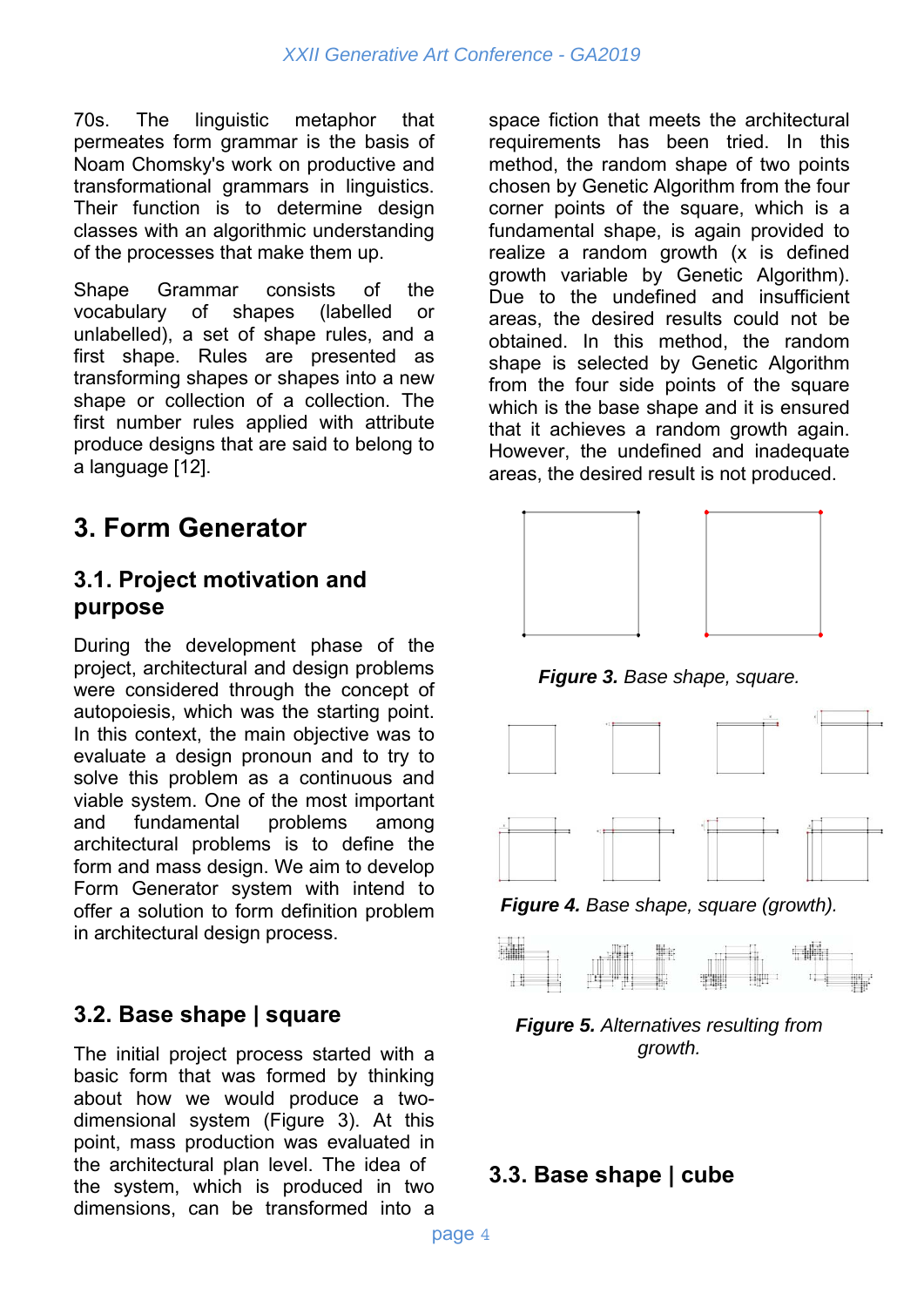In the second step of the project, the used method was diversified to achieve more effective results and dimensional constraints were introduced to produce meaningful gaps. First, a plane was created to define a certain boundary in the WebGL environment.

Secondly, the cube, which was formed as a unit, was chosen as the first shape to define the meaningful area that would meet the spatial requirements and to invert the growth into 3 dimensions. The process is illustrated in Figure 6.



*Figure 6. Base shape, cube.* 

At this stage of the project, a growing form of mass design environment has been created with the interaction of the user. In further stages, it will be tried to achieve growth through certain rules. At this stage, we assume that define the growth rules with Shape Grammars and diversification with Genetic Algorithms (Figure 7).



*Figure 7. Neighbourhood rules according* 

#### *to Shape Grammar.*

The application was implemented using HTML, a script-based language. The interaction with the user and the graphic program on the canvas element were performed using the JavaScript language. The user interaction is achieved with an interactive web-based interface (Figure 8).



#### *Figure 8. Iteration phases.*

The interface depends on parameters, which are described below:

• *Iteration:* Refers to the number of repetitions of the algorithm. In other words, the result indicates how many unit elements the product will consist of.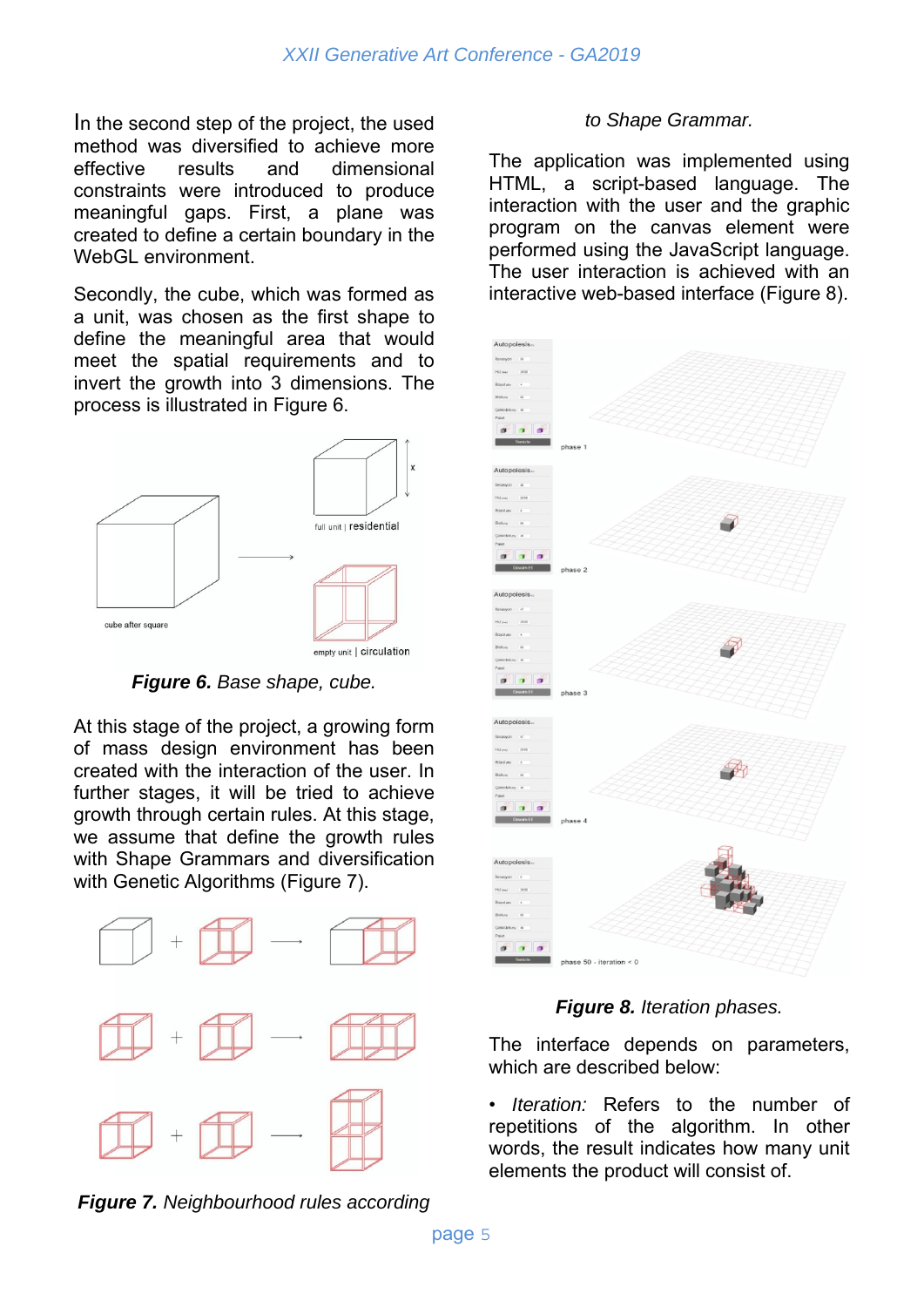*• Speed:* Specifies the interval at which each iteration repeats.

*• Dimension:* refers to the unit of squares in the plane placed on the threedimensional plane. Also, the dimensions of the cubes are expressed by the value here.

*• Block:* Specifies the percentage of the block to be produced.

*• Core:* Specifies what percentage of the structure to be produced will be the core.

*• Palette:* The surface colors of the blocks and cores to be produced are presented to the server as three different options.

After the user sets the parameters, the production process starts through clicking on any point on the improvement on the created stage. First, a core element is placed at the point specified by the user. This element is also added to a globally accessible array. Then the direction of the unit element to add is selected randomly. If this direction is relative to the y-axis according to the coordinate system, the new element is determined as the core. Once the type, direction, and axis of the element to be added are determined, the element is placed on the stage with the appropriate coordinates. If the new unit element is the core, it is placed in the global selection array. For following iterations, the random element selection is made by looking at this series. These operations continue until the number of iterations entered by the user. The flowchart of the algorithm is shown in the Figure 9.

## **4. Results and Discussion**

The precise spatial expression of the cube has been effective in the selection of the unit to be reproduced. The growth of the application over a certain volume, such as cubes, has already fed the expression of spatial in terms of architecture. With the size variable added to the interface, that effect has become manageable. The situation has helped to evaluate the outcomes. Thus, the core and settlement unit, which contains some architectural features, can reproduce an architectural meaning by defined rules. The outcomes with this ratio have not been effective enough but promising for the architects.

Several alternatives are developed using this tool (Figure 10). Many design approaches and models have been used within the scope of the project. Along with these, a promising Form Generator application has emerged. Since the tool was designed for the production of an architectural form, it was expected to meet some spatial requirements. These are the necessities of creating functional areas suitable for the user and providing the necessary structural features as in all architectural buildings. Although it does not yet meet the spatial requirements, the tool is promising for architectural use. On the other hand, the biggest deficiency of its insufficient nature is Form Generator is non-contextual reproduction. When an architect designs a building, it not only designs the interior of the building, but also the interaction with the outside. In the application, the environment is not yet seen and design cannot be influenced by this. Also, it has added a manual intervention feature to the produced form. Thus, the designer can apply a reduction to the resulting product. With such features that can be added, the application has the potential to be used in architectural design with alternatives offered by a productive system design to the designer.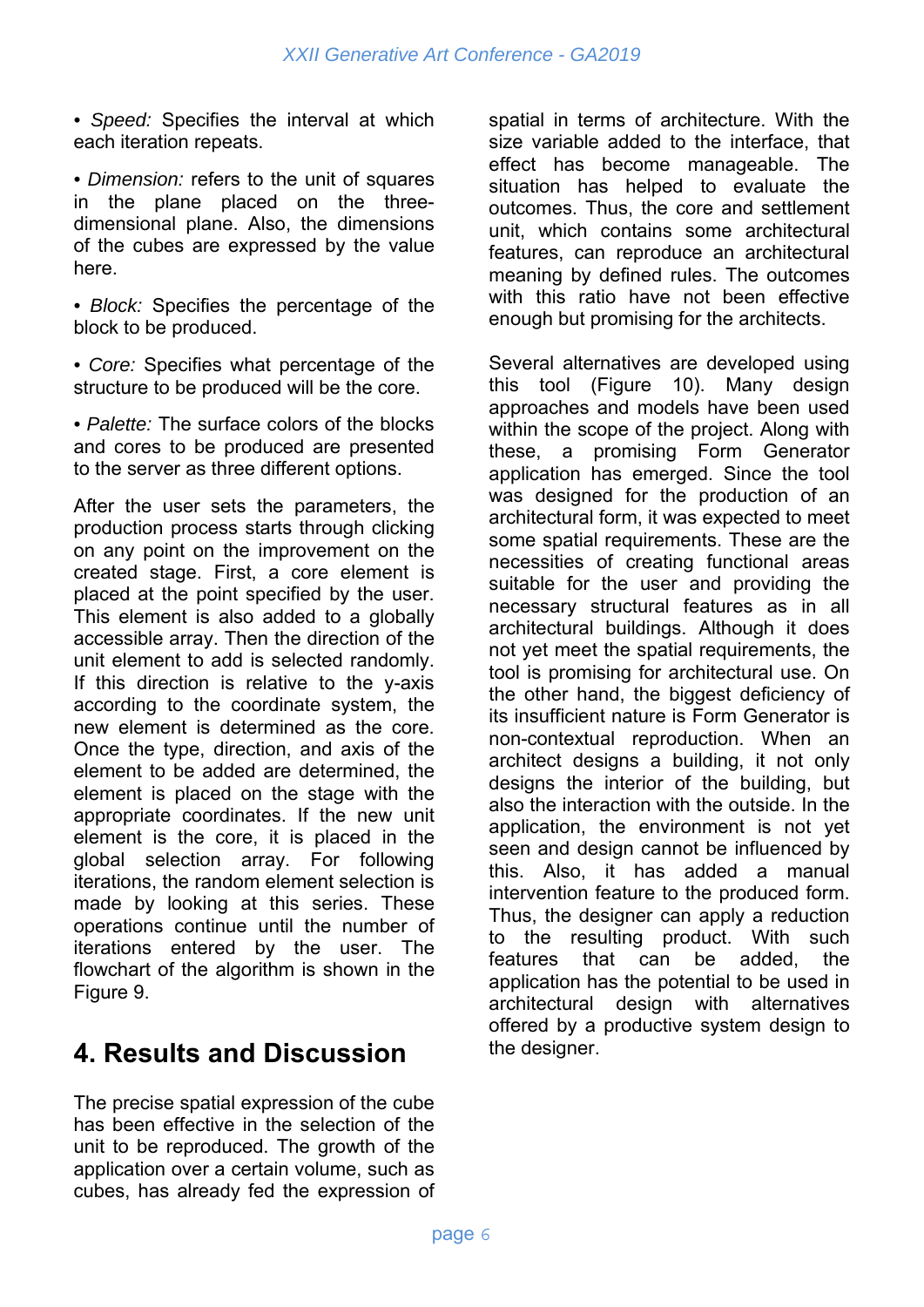

*Figure 9. Application algorithm flow chart.*



iteration 50<br>block %80<br>core %20







iteration 50<br>block %60<br>core %40

iteration 100<br>block %60<br>core %40





iteration 50<br>block %40<br>core %60

iteration 100<br>block %40<br>core %60



*Figure 10. Alternatives resulting from growth with different parameters*

## **Future Works**

Form finding has always been an important step in architectural design. In application, the major compelling point is